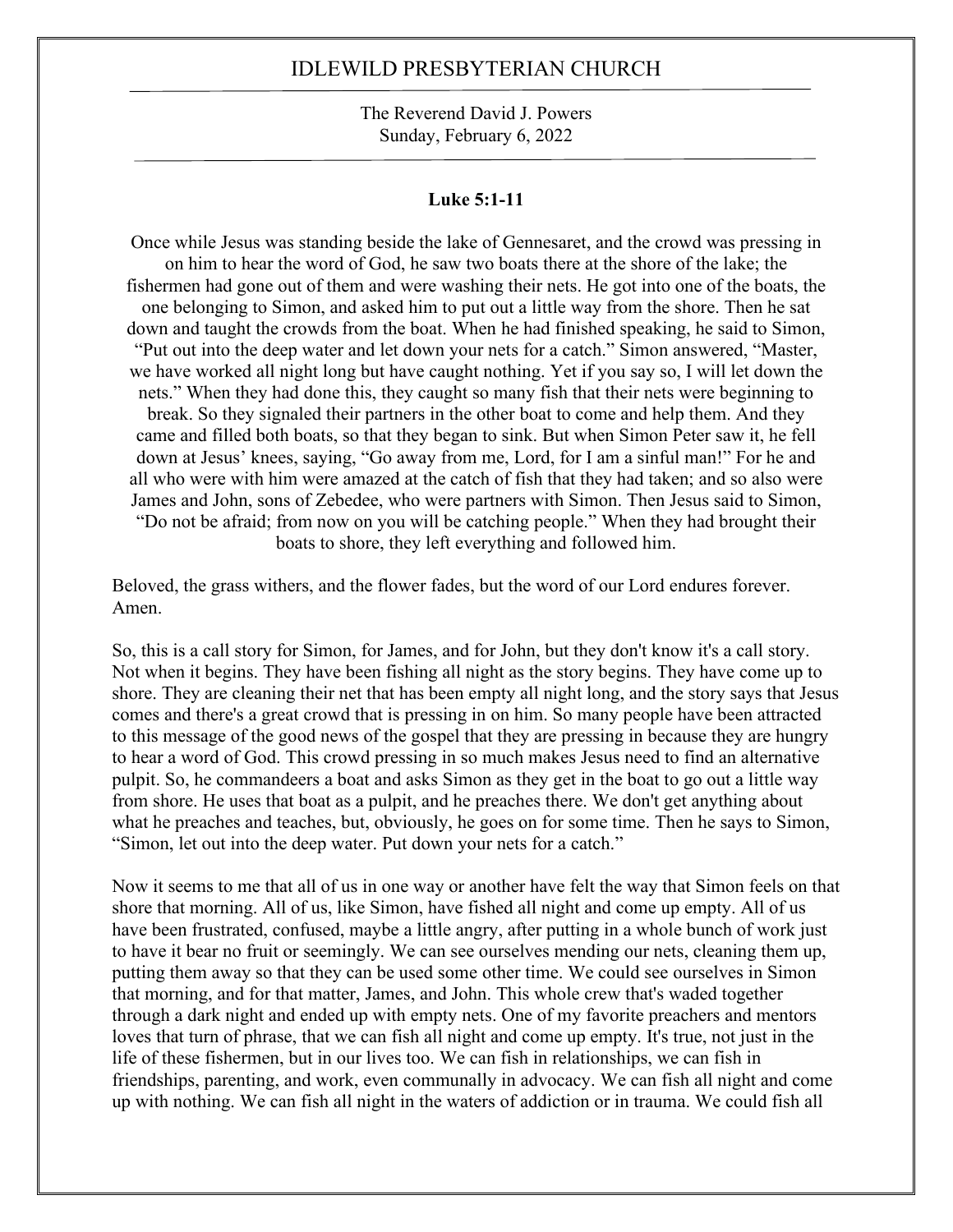The Reverend David J. Powers Sunday, February 6, 2022

night trying to figure out what it is that might be produced from this long night and come up empty. That's what Simon and the rest of his crew were feeling that morning, and then Jesus happens upon them. Not just Jesus, but a big old crowd that gets to actually stand and see the fruit, or lack thereof, of Simon and his friend's hard work. I was thinking about this week sometimes when we have disappointments. They happen privately sometimes, and they happen more publicly. These fishermen are supposed to have full nets when they come ashore. They're supposed to be preparing to go to the market to sell them. This big crowd, though, shows up and sees not just Jesus, but some fishermen who aren't very good at fishing. At least that's what they might think. Jesus commandeers the boat, and they go out into the water where he preaches for a while. I wonder how much he thought about that move of asking Simon to borrow his boat and make it a pulpit for a while.

My imagination tells me he knew what he was doing. When he gets done, Jesus says to Simon, "Let out to the deep water." This is the first clue that we need to start paying attention to. The sermon is done. Whatever was spoken or preached is over, but now this is an interaction between Jesus and a friend. Some people think this is Simon's first interaction with Jesus, It's not. Just a few verses earlier, Jesus has come into Simon's house where Simon's mother was very sick. Jesus has helped to heal her by his power. So, Simon knows who this Jesus is. So, when he instructs him to let out to the deep water, Simon knows that something is happening. Through his exhaustion, perhaps even his frustration, he lets Jesus know that we've been fishing all night, Jesus, and we've caught nothing. We've been out here. This is what we do for a living. We navigate these waters all the time. If there was something under that water, we would know it because we've been throwing out our nets over and over and over again. If there was something we could do to will this vision to happen, to will a result, it would have already happened. There's nothing we can do. Then we hear from Simon this incredible turn of faith. He says But if you say so. We've been fishing out here all night and our nets are empty. There's nothing out there to find, but if you say so. If you say so, we'll go out a little bit farther to a little deeper water. If you say so, we'll take these nets that we just cleaned out and we've got perfect for tomorrow, unwrap them again and let them down. If you say so, we'll spend a little more time out here. We'll respond to your call, and we'll do the thing that you're asking of us. If you say so.

I mean, how many of us, right, have fished all night tired, frustrated, and yet we hear these words 'let out to the deeper water and let down your nets for a catch.' What happens, of course, is the nets are filled with so many fish scripture tells us that as Simon is trying to pull those nets back into his boat it is overwhelmed. I love this. Simon is overwhelmed by this thing that has been drawn up from the deep water, but he doesn't think that he's supposed to handle every bit of this load this catch by himself. His default, in a moment like this, is to call upon neighbors and friends to come and to aid him and to walk with him. So, he signals to the other boat. Y'all come over here. I can't handle all this myself. The other boat comes over as well and so many fish are brought in by those nets and so much is produced by this last cast of the net that both boats begin to be overwhelmed. You can just imagine them struggling out there in the deeper water farther from shore with this beautiful provision that is now threatening them as well.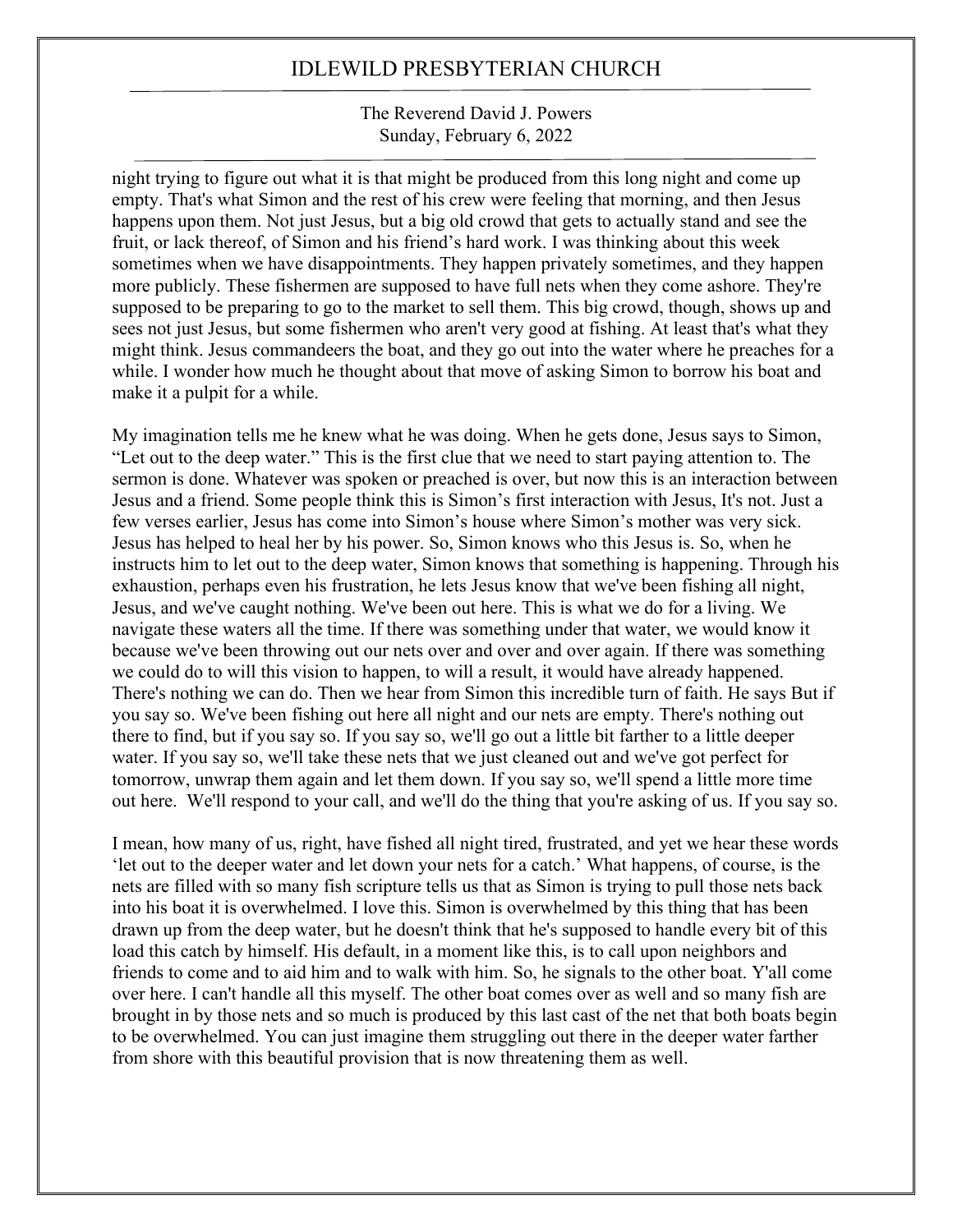The Reverend David J. Powers Sunday, February 6, 2022

In that moment, Simon falls to his knees and says, "Go away from me." He knows what's happened and what Jesus has done.

His first response is to invite others to participate, and his second response is to humbly confess that he had no idea what was about to happen.

It's an interesting lesson. As those boats weighed down by fish make their way back to the shore, you can see them being pulled back up onto that sandy coast of the lake with more fish than they could have ever imagined, especially after a long dark night of casting and pulling back in and casting and pulling back in and casting and pulling back in and there being nothing in those nets.

They have fished all night and come up empty until now. They get to shore, and scripture says "that they were amazed by what they saw." Not just Simon, but James and John as well. They were so amazed that they left everything and followed Jesus, but they weren't just amazed by this. Remember that they've met Jesus before, and they've seen him just a couple of scenes earlier be about the work of healing too. But this morning on the seashore they leave the fish and the nets, and they follow Jesus. Most of us can be okay with almost all the story. We can be okay with some tired fishermen acting as guides, or providing a space for Jesus to preach, going out just a little way offshore. We can be okay, even, with them digging deep throwing out the nets one more time. We can be okay with them pulling in a huge lot of fish and then having to tagteam it to get it back to shore, but we can't be okay with them leaving everything. Can you imagine how much they left there on the shore?

Can you imagine the provision?

The wealth?

Even the acclaim?

The best fishermen on the lake. Did you see that hall they brought in?

Can you imagine what they left there?

I mean, it doesn't get into details, but, when they leave their boats and their fish in their nets, that's not all they're leaving. They're leaving relationships, family even. We don't know that for sure, but that's what we might insinuate.

They're leaving because something has happened on this lake that's changed them forever.

They're leaving because when they were asked to go to deep water they were willing, not because they knew what was under the water not or they knew that there would be a big old haul of fish.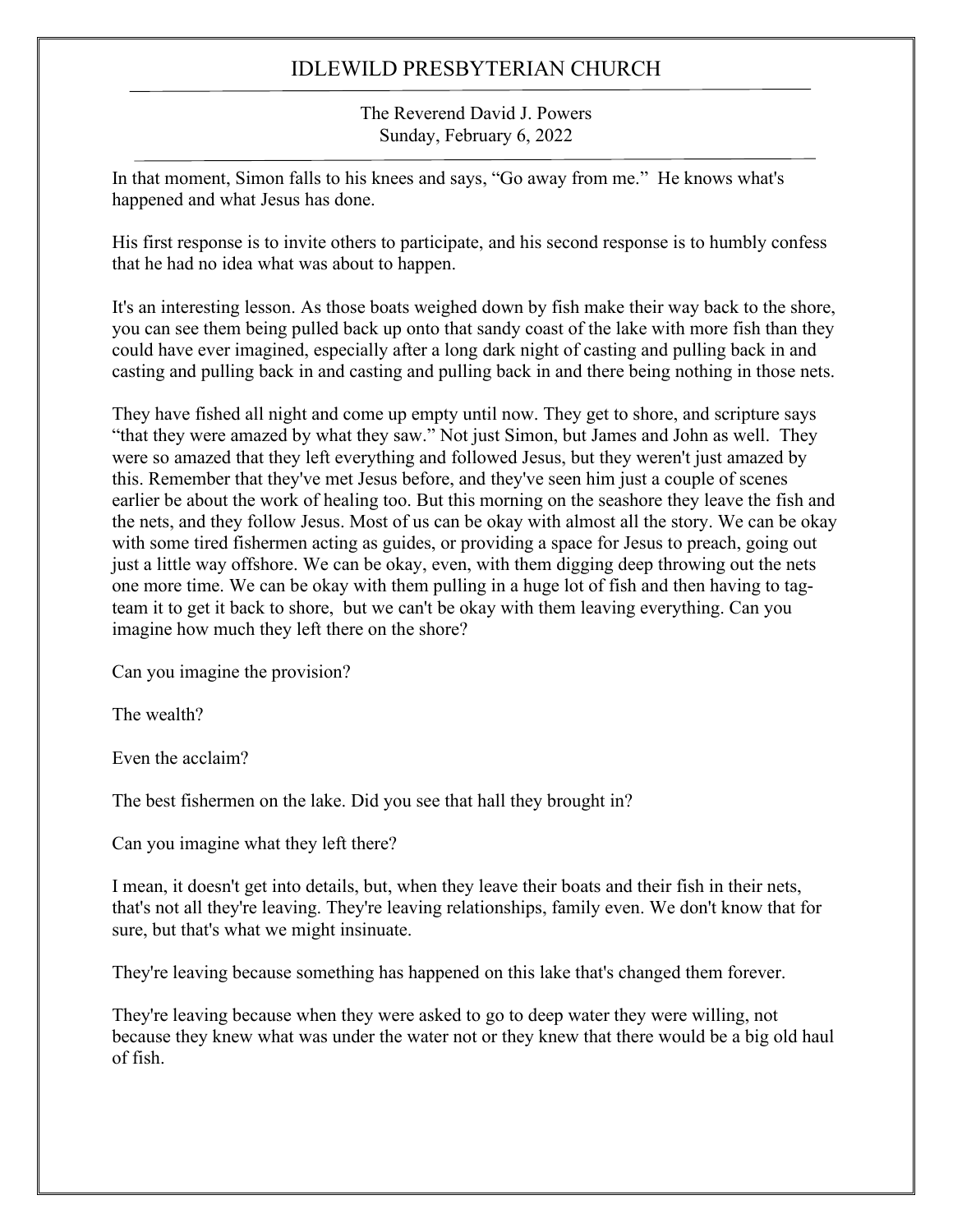The Reverend David J. Powers Sunday, February 6, 2022

They were willing because this man, this Jesus, whatever it was that he taught and preached, was compelling enough that they were willing, through their weariness and frustration, maybe even through their anger, to cast the nets one more time and to say we trust that there might be something here that you might provide.

A few weeks ago, we were talking about wine in the gospel of John, and how Jesus showed up to this wedding where they ran out. Jesus invites folks to fill these big old jars of water and incredibly they become wine. I told you from the pulpit at Idlewild that that story was not really about wine, and neither is this story about fish.

This story is about the good news of a savior who knows what is going on below the surface of our relationships, of our work lives, even of our advocacy here in the city. This savior knows what's going on as we navigate addiction and trauma.

This savior knows that in deep water beautiful and good things can come forth. The savior knows what it looks like to be disappointed, to be packing it in after a long dark night when you've come up empty.

This is a savior who encourages us to not just go it alone but to invite others along with us. This savior isn't content to stay where they are but to move from the places of comfort into places of challenge, to move by faith into those places.

I love this story. I love this story because of what it reminds me as a human being about my life.

It reminds me that no matter what frustration, no matter what anger, no matter what long night I've been fishing and come up empty, the God of all the universe cares and is present with me in the midst of that now. No matter what I'm navigating, God is there on that boat in that water.

More than that it reminds me and encourages me and inspires me for the body of Christ that is the Church.

Not only do we feel and hear this calling individually, but corporately together as a church. We are being called to deeper water. It has been a long pandemic and now an ice storm and a thousand things in between that might lead to some weariness and frustration, maybe even some anger.

The story reminds us that all God asks of us is to provide a space, maybe a boat.

It reminds us to provide a space, that God might be present, and then to listen when the voice of God speaks, calling us to go a little deeper and, even though our weariness, to cast the nets one more time.